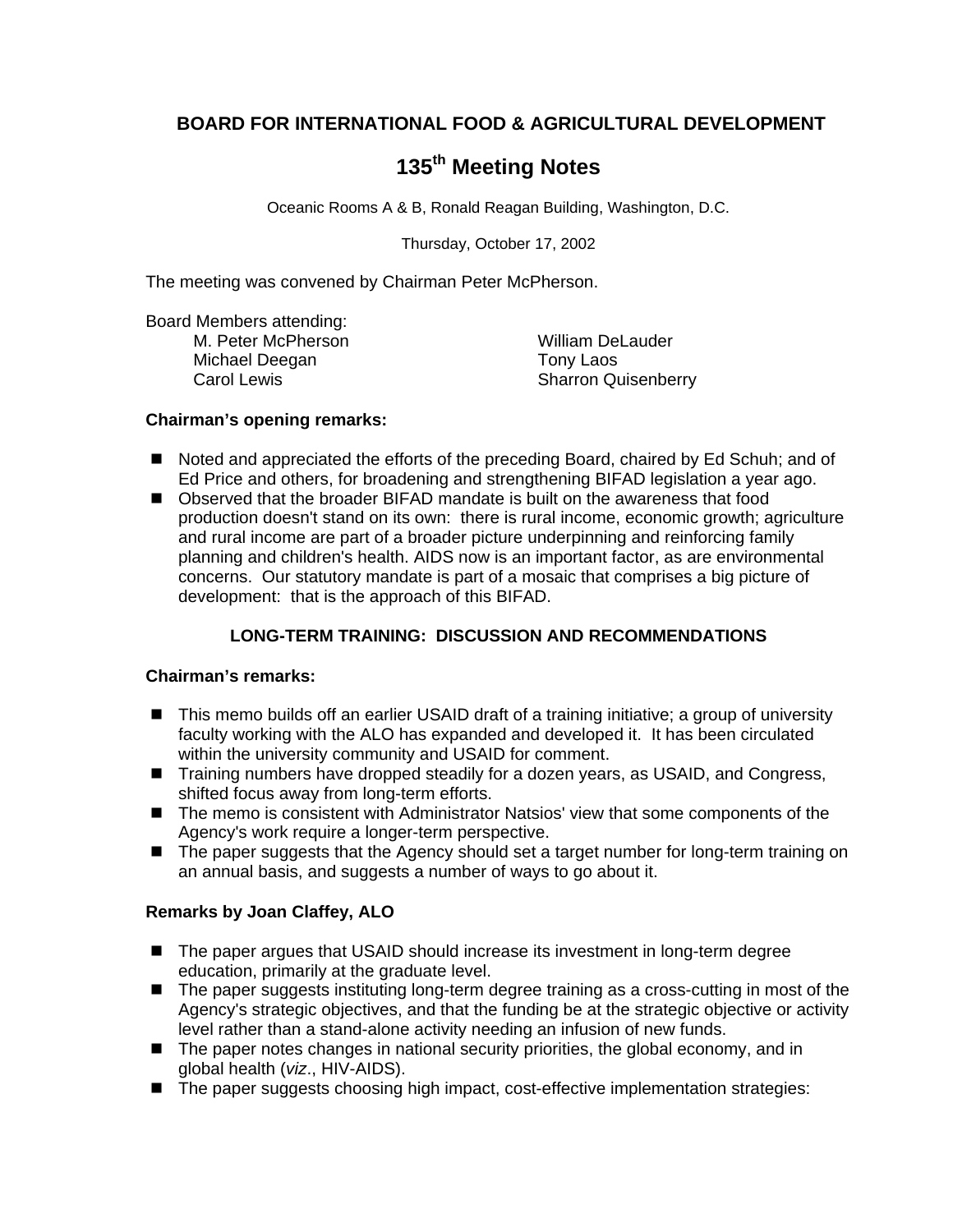- ! development problem-focused partnerships and networks of institutions related to mission and regional interests or strategic objectives.
- re-engage U.S. and developing country institutions in joint collaboration over the long term so that there can be some academic movement of students and faculty across institutions.
- **I** join developing countries in institutional development and degree education in the United States (cf. CRSP and Leader/Associate Agreement models.
- ! expand distance education to better prepare developing country students for graduate work when they arrive -- also increasing the cost efficiency of the period of residence in the United States.
- make buy-in mechanisms available to smaller missions that would not be able to mount programs in a comprehensive way at the point of the mission.

## **Remarks by Emmy Simmons, Assistant Administrator, USAID**

- **E** Described how USAID resources, while not declining in toto have shifted in composition in response to international changes (e.g., the breakup of the Soviet Union) and changing Congressional interest.
- **. Described how USAID is perpetually reprogramming funds, balancing Congressional** and Administration initiatives with Mission-level analyses of needs and opportunities, and an increased emphasis on results -- achieving sustainable and significant results in key areas over time.
- **If** Noted USAID's commitment to developing alliances as an explicit programming element.

## **Remarks by Buff MacKenzie, Director of the USAID's Office of Education**

- Noted current funding increases for the ALO program (USAID's university partnership program) as a result of Congressional interest.
- Referred to www.iawg.gov for an overview of USAID training: In 2001, USAID spent \$145 million and trained 236,000 participants, and in 2001 there were 1494 long-term training participants, a slight increase.
- **If** Offered by way of perspective, a sobering note from the education sector South Africa, in Kwazulu-Natal, where, of 75,000 teachers in one of USAID's best programs, that between 64 and 68,000 will be gone by the end of this decade, from death, out-migration, and going for other jobs. This is the wave of AIDS that is hitting.

## **Concluding remarks by Emmy Simmons**

#### **Issues**

The question of mission roles and choices. So how do we bring missions and their decisionmaking back into this issue?

The question of regional variability. There are varying numbers and qualities of universities. There is also a question about whether spending time in the U.S. accomplishes other professional or cultural objectives.

#### New approaches to capacity-building.

Does it make sense to set technical or sectoral targets to make it a short-term goal. Can training be fit around USAID's earmarks? Should USAID focus on partnerships with, e.g., the National Science or USDA?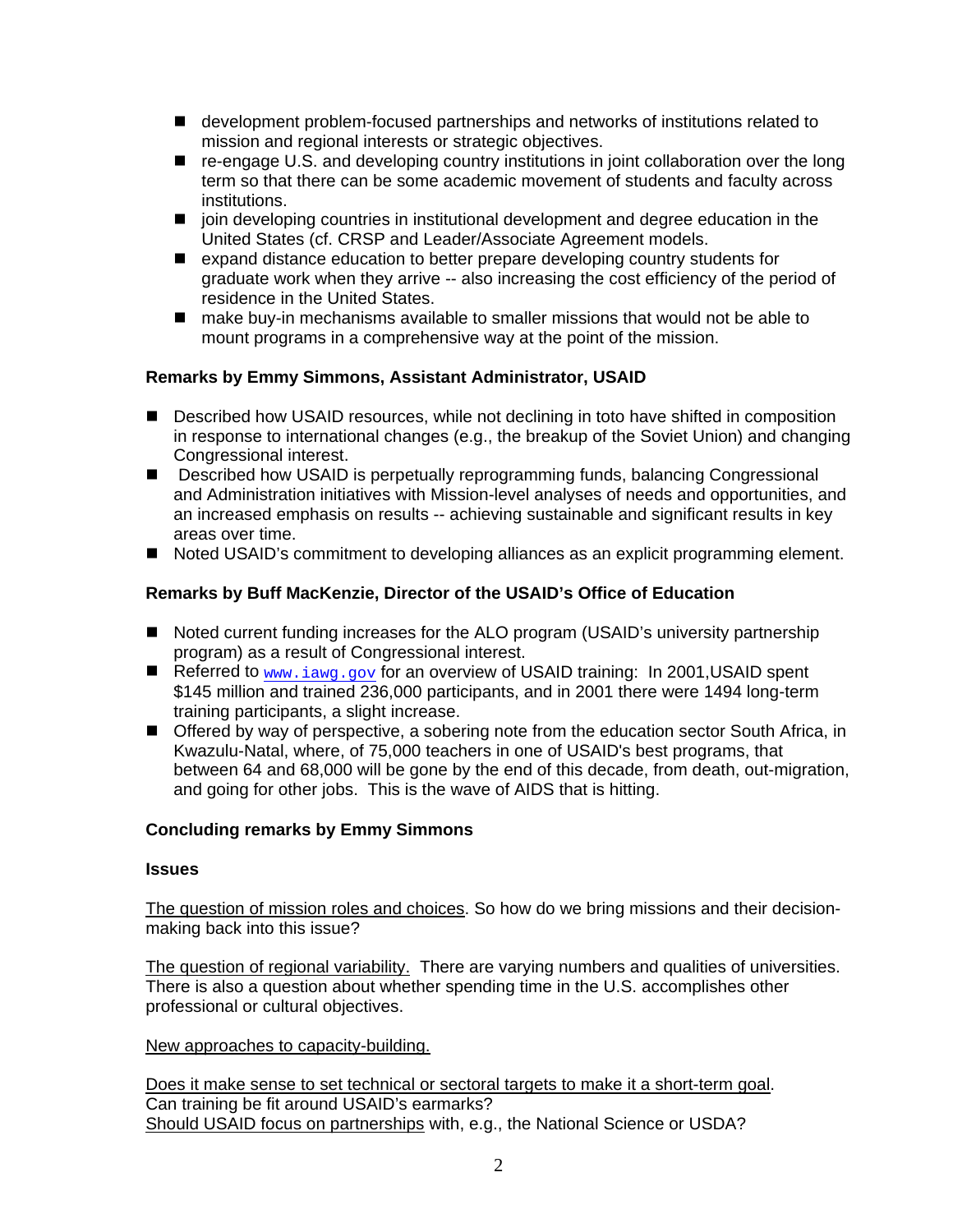Do we need to be concerned with brain drain, or "brain flow"?

#### **What next?**

Suggestion: that USAID, in terms of responding positively to this proposal from BIFAD, take steps to start a formal internal dialogue in AID/Washington as well as with field missions, seeking specific ideas in specific ways to address these issues.

Suggestion: idea is to conduct an assessment of various approaches with regard to the way that training links with programs and the way it supports programs, as well as costeffectiveness (*USAID action?).*

Suggestion for BIFAD: that BIFAD take the initiative to develop one or several concrete pilot proposals for innovative long-term training, particularly in Africa, because that's where we see the need is the greatest, the difficulties are the hardest, the costs are the highest, and it's a bureau where we think that funding for a pilot proposal is possible and a showcase could be made of a new initiative.

## **Board Comments.**

- Adequate needs assessments, by country, focusing on the post-training jobs to be done, are required
- Role of partnerships
- Importance of capacity-building to empower self-improving of educational systems
- Need for opportunities for graduates
- Need for some system of tracking
- Build on CRSP collaborations
- **Promote university to university relationships**
- Databases can be shared USDA is a source
- Rewards and incentives are issues
- Capacity-building to be cost-effective
- Suggest "sandwich programs," where students come to the United States in turn while other students return to do specifically research that is relevant and pertinent
- **Peropose that BIFAD develop a proposal and goals quickly to show quick success**
- Suggest involving the U.S. extension system, to add on-farm training to the curriculum

## **Chairman's remarks:**

- USAID-funded trainees cannot (and do not) stay on in the U.S.
- Need to ensure that there will be opportunities following return --thinking about this will cause missions to think about problems and solutions
- USAID's history shows that having something off to one side and not integrated with everything else, even if it's got real money behind it, remains to the side. Environmental work, Women in Development, and Training are cases in point until missions and the Agency determine to fit them into project or country goals. You have to take the longer view, beyond the tenure of a particular mission director or AID administrator or assistant administrator, recognizing that training is an integral part of institution building.
- We can do a lot of virtual education in Africa, for example, with professors in both places. But, there are infrastructure issues, for example, getting the technology so students can take the courses.

## **USAID BUREAU REPORTS ON AGRICULTURAL PROGRAMMING & INVOLVEMENT OF UNIVERSITIES, & COMMENTS ON TRAINING**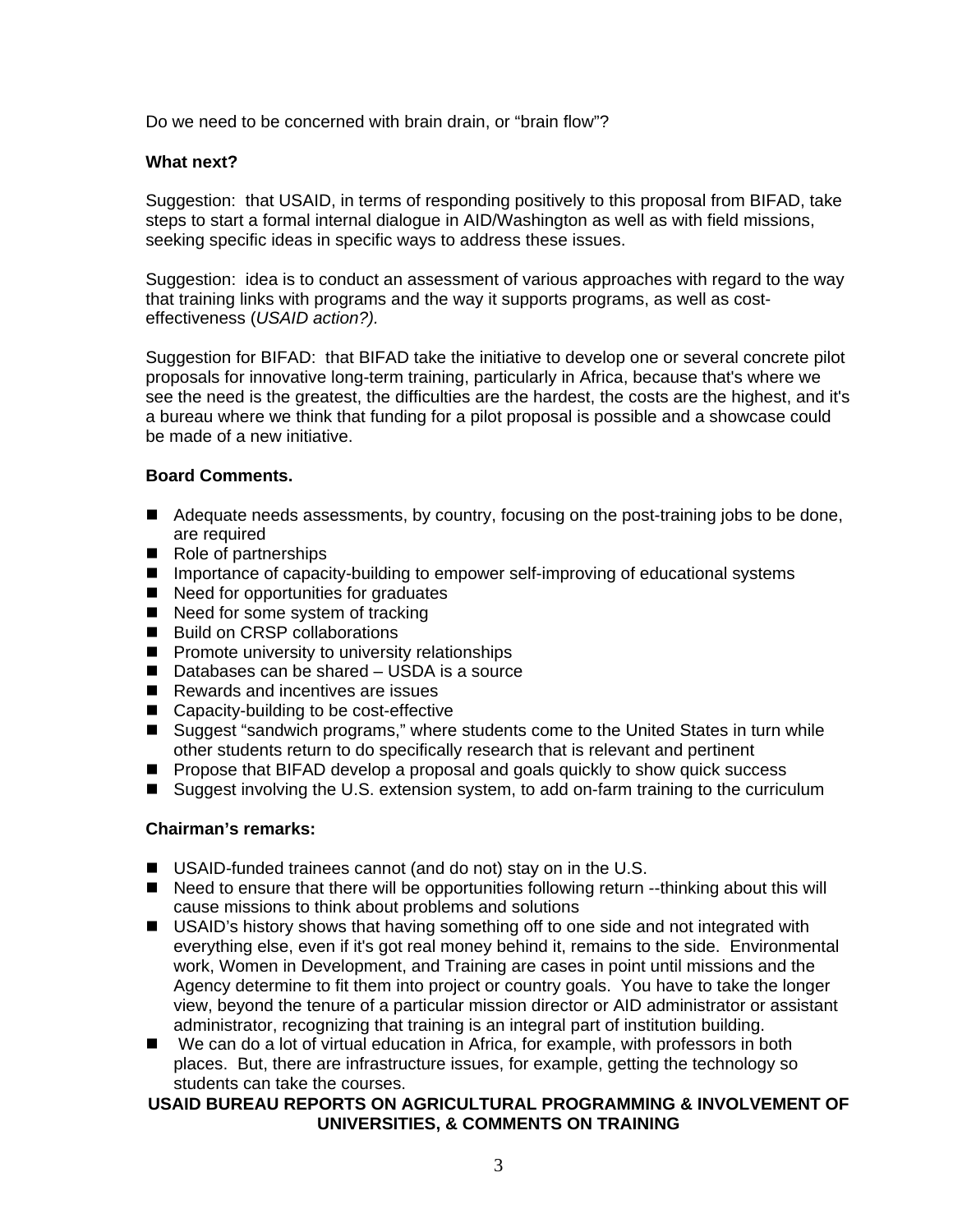## **LATIN AMERICA AND THE CARIBBEAN - MIKE DEAL**

- Agree that the need to integrate training into institution-building is key, lessons learned from our training programs over the years suggest that a stand-alone training initiative can be extremely effective.
- Tailored programs are more effective than off-the-shelf programs. Recruitment, selection and follow-on programs are key, as are involving employers and local communities contributing to the trainees' job performance upon return.
- **E** Active monitoring by an independent contractor is the best way to measure progress.
- ! Absent additional resources, restoring training would mean reducing or eliminating other important initiatives. But perhaps we better integrate long-term training into our programs.
- **If** Training offices may no longer exist, or are inadequately staffed, so that implementing the key processes, coping with INS regulations, and following up is not immediately practicable.

So what do we do about it?

- **I** long-term commitments on the part of university community
- LAC's new rural prosperity strategy is one example of understanding our programs and identifying relationships with university programs
- An example of a new model of fellowships, scholarships and long-term partnerships is the unique collaboration of the LAC Bureau and the Mexico mission, called TIES -- Training, Institutional Partnerships, Exchanges, and Scholarships

About agricultural work generally in Latin America:

- The MLBs are leading ag. research funding
- LAC is focusing on rural prosperity and how to put more emphasis on agriculture in helping to address, e.g., the drought, the coffee crisis, and alternative development programs in the Andes. LAC has taken a trade-led approach.

## **BUREAU ON ASIA AND THE NEAR EAST - GORDON WEST**

- ! Asia-Near East divides fairly conveniently into really three geographic regions: Southeast Asia, South Asia, and the Middle East. A lot of these regions share a fairly common history of major investments through the fifties through the eighties in basic institutions, certainly the ag research institutions, government institutions of extension and services, into storage facilities, particular emphasis on the grains, averaging, at least up through the eighties, perhaps \$300 million a year.
- In Southeast Asia, the advancement of the more formal urban economies progressed more rapidly than the other two sectors and we shifted out of agriculture.
- South Asia has been the major focus of our agriculture programs over the entire existence of USAID. The India success story of the earlier years was a benefit to the whole world; our presence in India now, although it's not token, it's a drop in the bucket compared to a massive economy and a massive population
- The Middle East has been a unique agriculture environment just because of its own ecosystem. We do have substantial ESF funding still available in that region; resources have dwindled from the roughly \$300 million a year that we were spending in the eighties down to roughly 120, 125 million as of 2002.
- Asia has clearly been a success story. I think we have come down to basically getting the prices right in the input sectors and a total package that certainly includes infrastructure.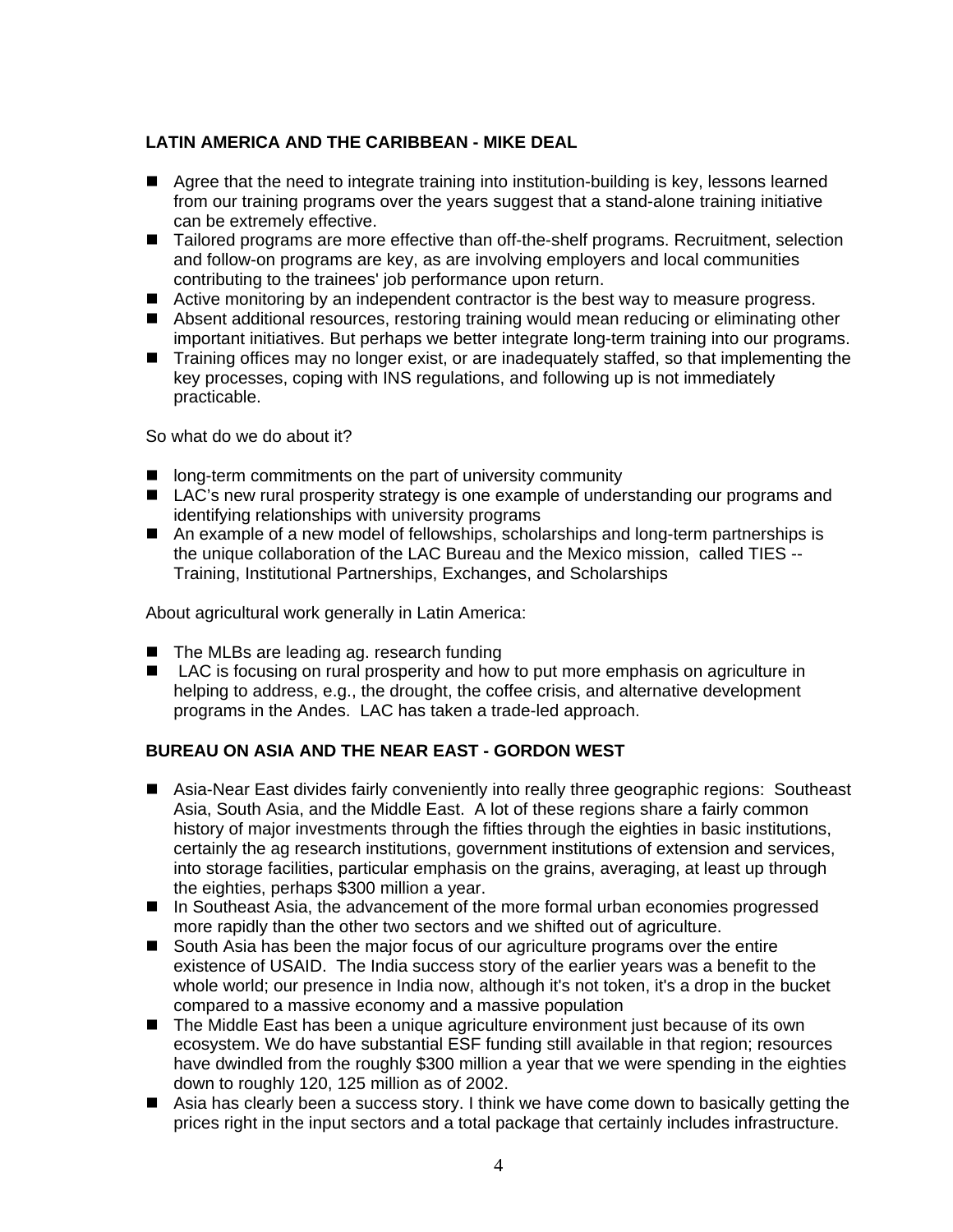On the policy side, most of the countries we are in have pretty much got it right. The challenge is how to keep that going.

On Training:

- **If** In terms of larger investments in higher education, the Agency as a whole has blessed this re-engagement.
- We need to learn from the lessons. The anecdotal evidence that many of the leaders in country X, Y, or Z used to be USAID or U.S. government or U.S. university graduates and the benefits of that is nice, but really the engine has to be institutions and not individuals. So I would hope we can look at an institutional approach rather than an individual approach and I think build on that and relationships. Maybe that's university to university relationships. But I think a lot of the track is right.

## **BUREAU ON EUROPE AND EURASIA - LINDA MORRIS**

- **I** In terms of agriculture we view ourselves less as in the sustainable development, poverty alleviation business than we are in the market transition business. We view our objectives as assuring that the countries that we assist are able to engage the rest of the world, join the World Trade Organization, get accession to the European Union.
- Our investment levels in agriculture have been fairly low -- at about the \$50 million a year. Our focus has been on land privatization and privatization of public enterprises, including those in agriculture, building associations and financial services, including for the agriculture sector, and partnership-building for technology transfer, policy reform, and investment.
- $\blacksquare$  Universities will play a key role in the competitiveness agenda.
- **E** Encourage looking at regional approaches for building university linkages. There are diaspora groups that are very active.

## **BUREAU FOR AFRICA - CONNIE NEUMAN**

- **If** Africa is the only region in the world which saw absolutely no increase in the average agricultural productivity per capita between 1980 and 2000.
- The Africa Bureau's allocation for agriculture in '95 was 76.9 million; up in 2000 to 90 million and in FY 2002 we're up to 115.1 million
- ! With regard to training, over the last 30 years the ATLS program (Advanced Training for Leadership and Skills) has trained over 20,000 Africans.
- About the future: This administration has an initiative to address hunger and poverty through agriculture by advancing scientific and technological applications, improving the efficiency of agriculture trade and market systems, strengthening community-based producer organizations, building capacity, assisting vulnerable groups, and then working also to conserve and foster production of environmental goods and services. We're concentrating on three countries at the outset, one in each region: Uganda, Mali, and Mozambique.

## **BUREAU FOR ECONOMIC GROWTH, AGRICULTURE AND TRADE - TOM HOBGOOD**

**If** The Office of Agriculture provides technical and strategic leadership for the Agency in agriculture and managed central mechanisms to assist missions in analysis and implementation.